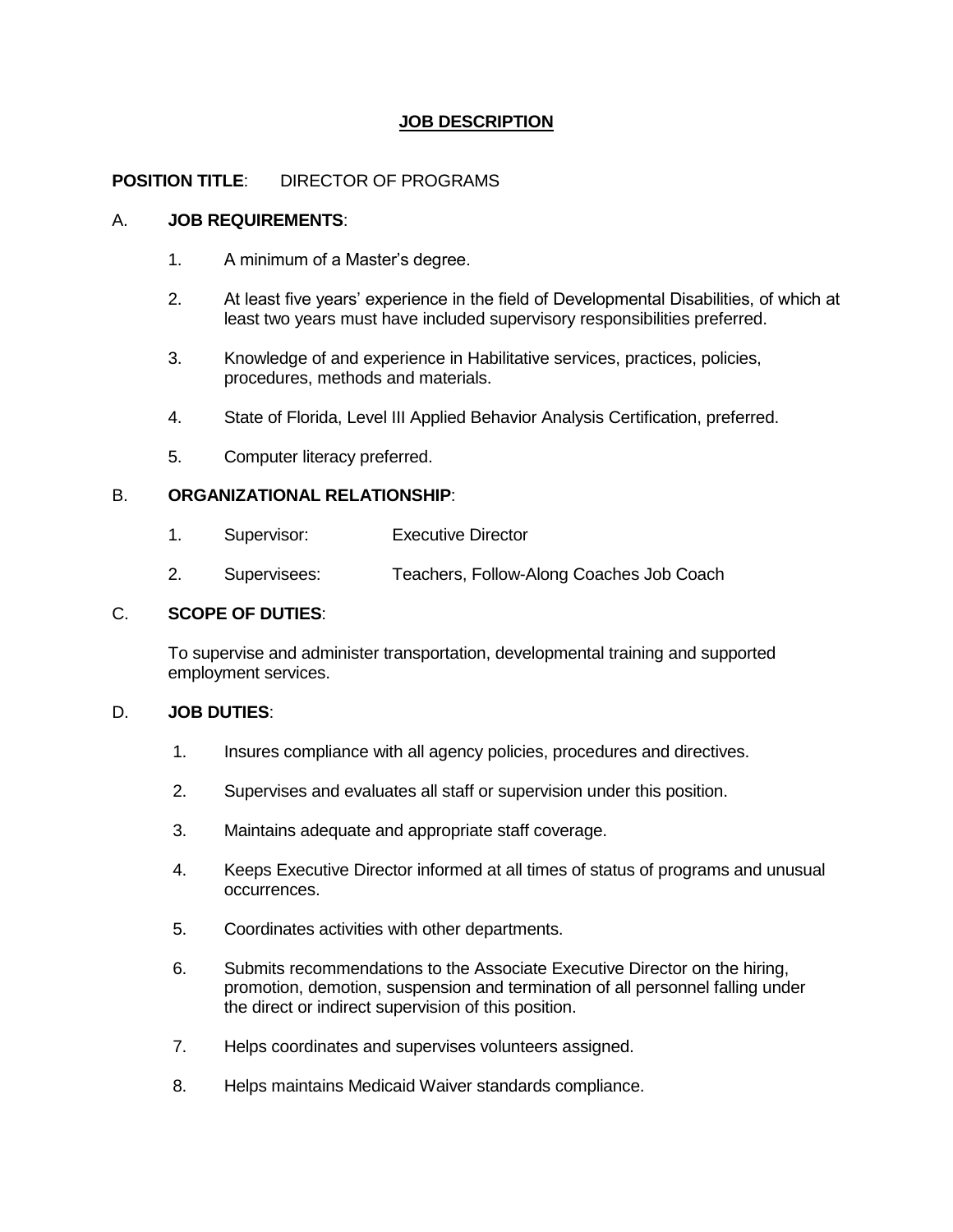#### DIRECTOR OF PROGRAMS 2

- 9. Helps supervises implementation of Individual Program Plans.
- 10. Shares responsibility for opening and closing the facility as scheduled.
- 11. Prepares purchase request orders as required and forwards them to the Executive Director for approval.
- 12. Helps identify staff training needs.
- 13. Supports staff, creating a "team" atmosphere.
- 14. Completes staff performance appraisals in a timely fashion.
- 15. Attends meetings as scheduled and assigned.
- 16. Coordinates training and orientation of new employees under his/her supervision.
- 17. Actively assists the Director of Social Services in providing information and support to parents/guardians/family members or other approved interested persons in regard to the individual client.
- 18. Assures that all documentation required is completed by staff on a daily and regular basis.
- 19. Maintains effective and open lines of communication between all client instructors and other departments.
- 20. Assures that all staff follow daily activity and work schedules as defined by policy and job description.
- 21. Develops and coordinates teach schedules, client programming an assignment schedule.
- 22. Records and appropriately maintains all requisite client program information.
- 23. Maintains client confidentiality.
- 24. Maintains ethical and professional standards of conduct.
- 25. Helps develop, maintain and reviews daily attendance records for all agency clients.
- 26. Helps develop programs to better enrich the lives of the clients.
- 27. Fosters and coordinates supported and competitive employment placements of agency clients and insures the delivery of appropriate and consistent job coaching and follow-along services.